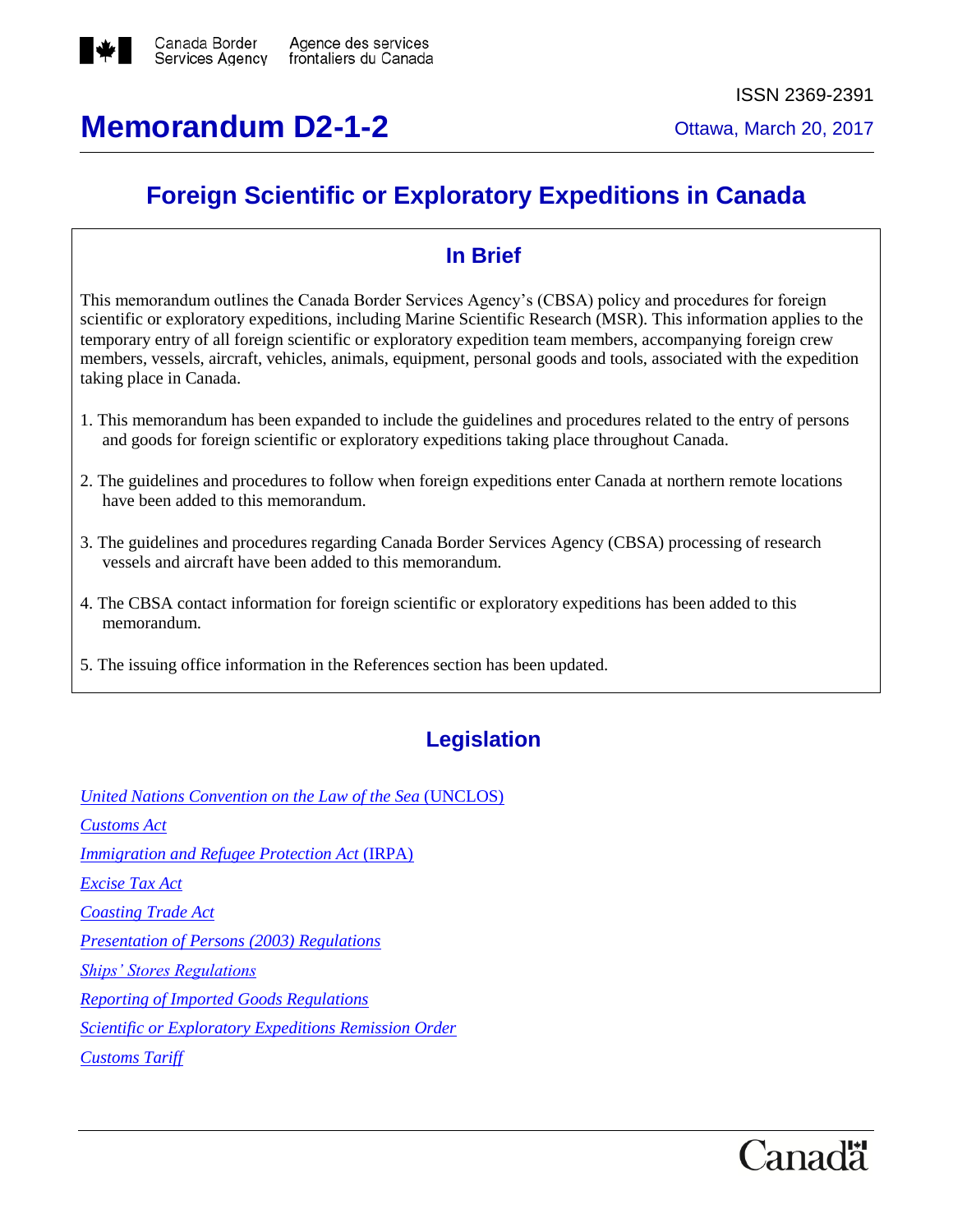## **Guidelines and General Information**

#### **Definitions**

- 1. For the purposes of this memorandum, the following definitions apply:
- **Canadian waters** as defined by subsection 2 (1), of the *[Coasting Trade Act](http://laws-lois.justice.gc.ca/eng/acts/c-33.3/)*, means the inland waters within the meaning of section 2 of the *[Customs Act](http://laws-lois.justice.gc.ca/eng/acts/c-52.6/)*, the internal waters of Canada and the territorial sea of Canada.
- **Continental Shelf** comprises the seabed and subsoil of the submarine areas that extend beyond its territorial sea throughout the natural extension of its land territory to the outer edge of the continental margin or to a distance of 200 nautical miles from the baselines, whichever distance is greater.
- **Corporate aircraft** as defined by the *[Presentation of Persons \(2003\) Regulations](http://laws-lois.justice.gc.ca/eng/regulations/SOR-2003-323/)*, means an aircraft that is used for purposes related to the business affairs of a person that does not carry passengers who have paid for passage and that has aboard on its arrival in Canada no more than 15 persons, including the crew.
- **Contiguous Zone** as defined by the Department of Fisheries and Oceans, and Coast Guard Canada, is an area of the sea adjacent to and beyond the territorial sea. Its outer limit measures 24 nautical miles from the normal baseline. The contiguous zone is located within the first 12 nautical miles of the exclusive economic zone. This band of sea is a buffer zone where the coastal state may exercise control to prevent infringement of its customs, fiscal, immigration or sanitary laws and regulations within its territory or territorial sea. The coastal state may also punish such infringements.
- **Exclusive Economic Zone** (EEZ) is an area of the sea adjacent to and beyond the territorial sea, extending out to 200 nautical miles from the baselines.
- **Internal Waters** as defined by the Department of Fisheries and Oceans, and Coast Guard Canada, consists of all waters on the landward side of the baselines established to determine Canada's territorial sea, or those areas over which Canada has historic or other title of sovereignty. Generally, all lakes, rivers and harbors are internal waters, including some, but not all, bays. Internal waters are generally treated the same way as land territory, that is, the coastal state has full sovereignty over them. There are a few minor exceptions described in the 1982 *[United Nations Convention on the Law of the Sea](http://www.un.org/Depts/los/convention_agreements/convention_overview_convention.htm) (UNCLOS)*.
- **Marine scientific research** (MSR) means activities undertaken in the marine environment to enhance scientific knowledge regarding the nature and natural processes of the seas and oceans, the seabed and subsoil.
- **Scientific equipment** means instruments, apparatus, photographic equipment, machines or their accessories, used for the purposes of conducting experiments or gathering information during scientific or exploratory expeditions.
- **Scientific or exploratory expedition** means an expedition conducted or sponsored by a scientific or cultural organization, an institution of learning or a foreign government.
- **Territorial sea** as defined by the [UNCLOS,](http://www.un.org/Depts/los/convention_agreements/convention_overview_convention.htm) is a belt of coastal waters extending at most twelve nautical miles from the baseline (usually the mean low-water mark) of a coastal state.
- **Tools** as defined by the *[Scientific or Exploratory Expeditions Remission Order](http://laws-lois.justice.gc.ca/eng/regulations/SOR-95-82/FullText.html)*, means tools specially designed for the maintenance, checking, gauging or repair of scientific equipment.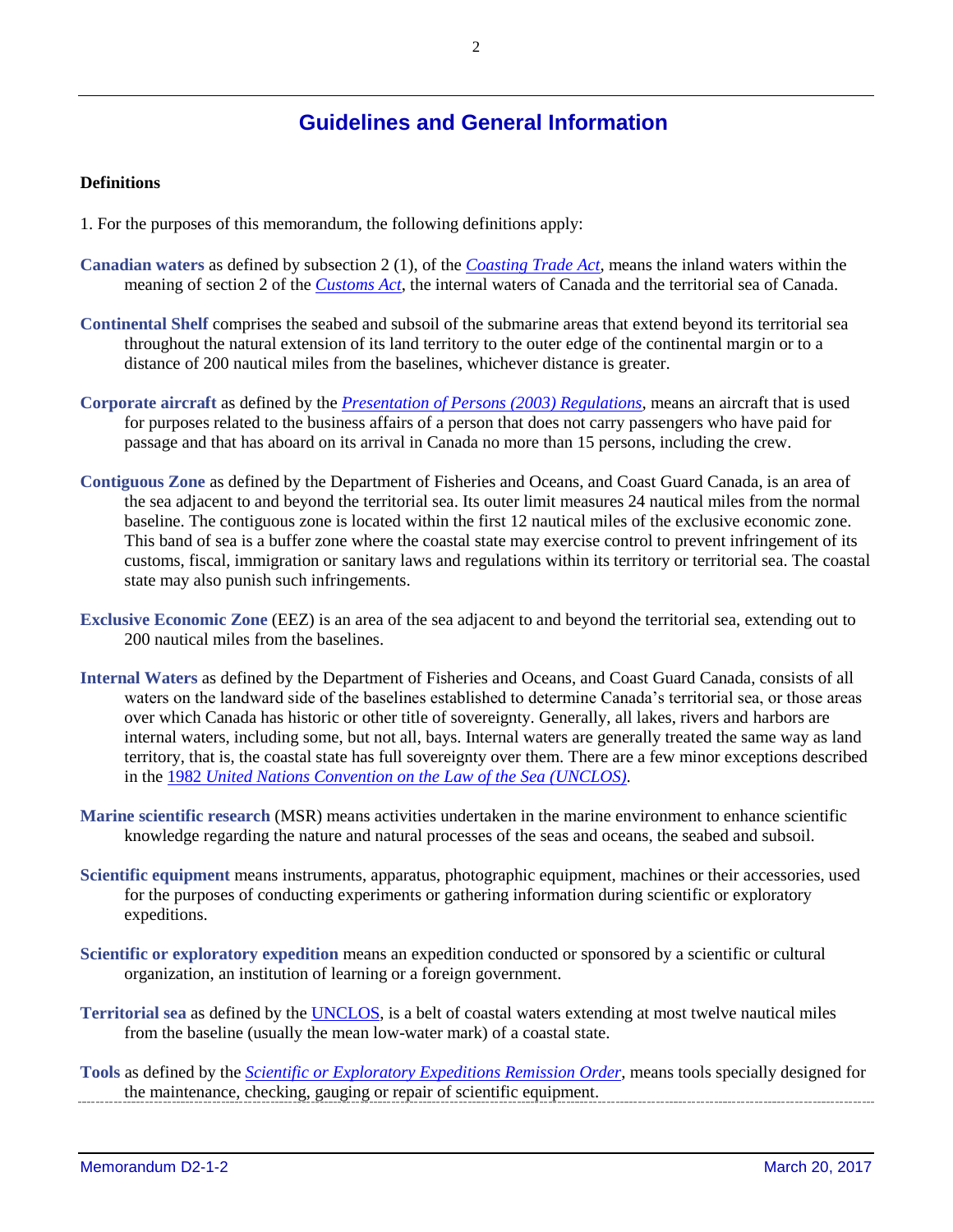#### **Pre-arrival Information**

- 2. Foreign scientific or exploratory expeditions may be sponsored by:
	- (a) Foreign governments
		- o (i) solely foreign government
		- o (ii) joint foreign government and foreign non-government
		- o (iii) joint foreign government and Canadian government
	- (b) Foreign non-government (i.e. scientific or cultural organizations or institutions of learning)
		- o (i) solely foreign non-government
		- o (ii) joint foreign non-government and Canadian government
		- o (iii) joint foreign non-government and Canadian non-government

3. Foreign scientific or exploratory expeditions can be conducted on Canadian soil, in Canadian air space, in Canadian waters, or in any combination of these areas.

4. For information regarding visitors to Canada, consult *[Visitors to Canada](http://www.cbsa-asfc.gc.ca/travel-voyage/ivc-rnc-eng.html)*. For information regarding temporary importations, consult the Memorandum D8-1-1, *[Amendments to Temporary Importation \(Tariff Item](http://www.cbsa-asfc.gc.ca/publications/dm-md/d8/d8-1-1-eng.html)  No. [9993.00.00\) Regulations](http://www.cbsa-asfc.gc.ca/publications/dm-md/d8/d8-1-1-eng.html)*.

#### **Foreign Marine Scientific Research (MSR)**

5. In 2003, Canada ratified the [UNCLOS.](http://www.un.org/Depts/los/convention_agreements/convention_overview_convention.htm) In accordance with the UNCLOS, foreign governments or institutions wishing to conduct MSR in the territorial sea, in the Exclusive Economic Zone (EEZ), and on the continental shelf (in some cases extending beyond 200 nautical miles), of another country must obtain advance consent from that country through proper official channels. Global Affairs Canada (GAC) administers the MSR authorization process for the Government of Canada (GC).

6. Foreign governments conducting MSR, any portion of which, within the Canadian territorial sea are subject to the reporting requirements set out in the *[Immigration and Refugee Protection Act](http://laws.justice.gc.ca/eng/acts/i-2.5/)* (IRPA) and the *[Customs Act](http://laws-lois.justice.gc.ca/eng/acts/c-52.6/)* and must report to the CBSA upon arrival. Foreign MSR conducted exclusively in the Canadian EEZ and on the continental shelf beyond the Canadian territorial sea are not required to report to the CBSA.

7. Any type of marine scientific research sponsored by foreign governments taking place in Canada requires advance consent from the Government of Canada and a formal request under the [UNCLOS](http://www.un.org/Depts/los/convention_agreements/convention_overview_convention.htm) guidelines. The application should be submitted to GAC through the foreign flag state's diplomatic mission, at least forty-five days in advance of the proposed expedition.

8. When submitting an application for MSR in Canada, the United Nations standard Form A, *[Application for](http://www.un.org/depts/los/doalos_publications/publicationstexts/msr_guide%202010_final.pdf)  [Consent to Conduct Marine Scientific Research](http://www.un.org/depts/los/doalos_publications/publicationstexts/msr_guide%202010_final.pdf)* should be used. GAC will forward the request to other affected government departments and agencies, including the CBSA, for review and evaluation. Once approved, an authorization will be issued by GAC on behalf of the Government of Canada.

#### **Foreign Government Agencies, the International Research Community and, Foreign Educational Organizations and Institutions**

9. Expedition organizers, including foreign government agencies, cultural or learning institutions and members of the international research community provide the CBSA Foreign Expeditions and Arctic Research (FEAR) office (see paragraph 61 of this memorandum) with information regarding proposed expedition activity in Canada.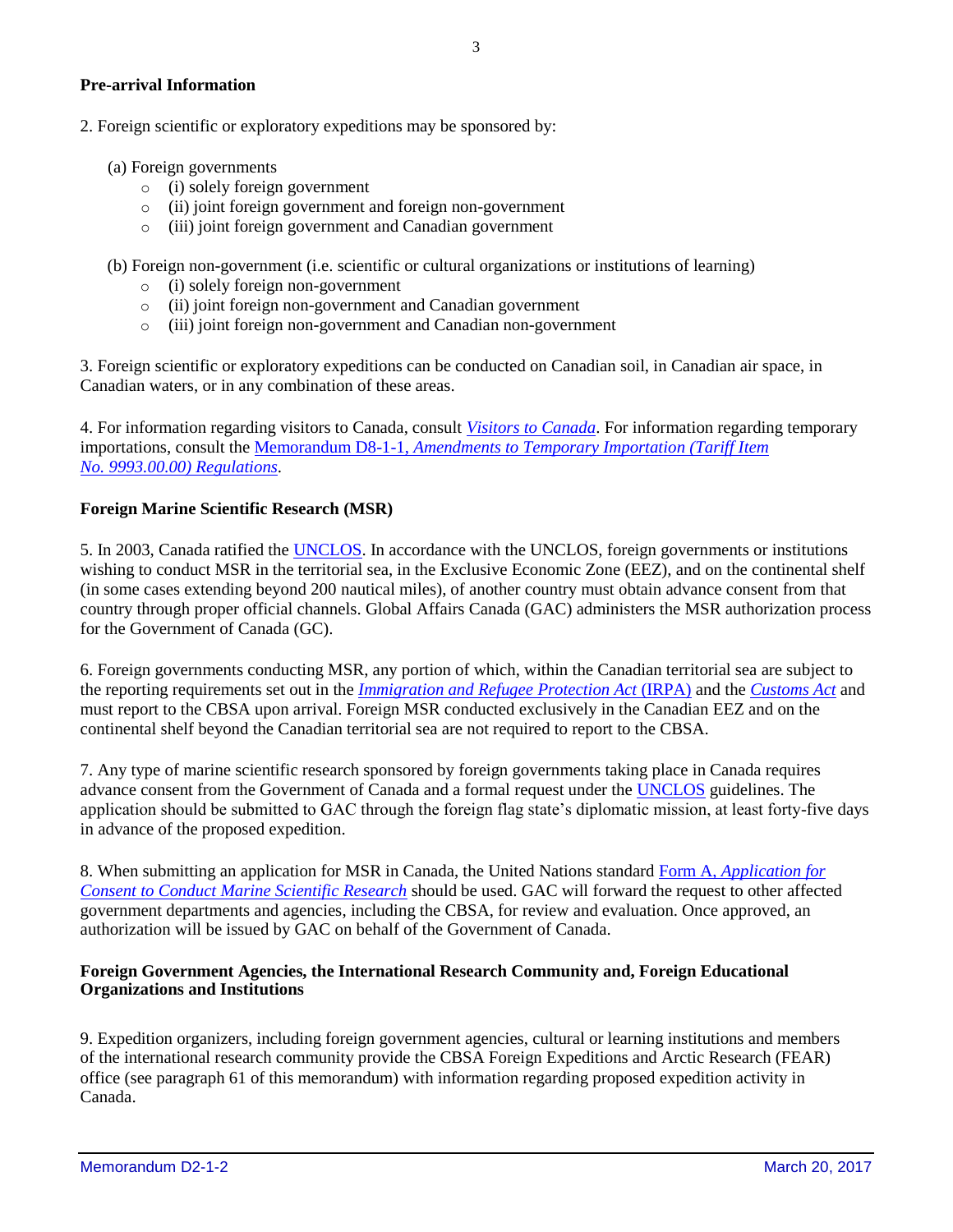#### **Marine scientific research by foreign ships**

10. When Canada is the host country for international marine scientific research, foreign ships or non-duty paid ships must provide the results of all marine scientific research conducted by that ship in waters that form part of Canada or in which Canada has sovereign rights under international law to the host country. Representatives of such planned marine scientific research must contact, through the embassy of their country in Canada, the Defence and Security Relations Division of GAC (e-mail address [EXTOTTIDR@international.gc.ca\)](mailto:EXTOTTIDR@international.gc.ca) to obtain prior approval.

11. Requests for overland and inland (Great Lakes) marine forays conducted by the US Geological Survey (USGS), in partnership with or hosted by Natural Resources Canada (NRCAN), are sent to the FEAR office by way of established diplomatic correspondence for international, cooperative scientific activities in Canada. For more information contact FEAR.

#### **Itinerant Expeditions – Arctic Explorers and research related activities**

12. An itinerant expedition is a private expedition that is not organized or sponsored by a scientific or cultural organization, an institution of learning or a foreign government. These types of expeditions are privately sponsored and normally adventure-based. Foreign individuals, groups or organizations wishing to conduct such expeditions in Canada should be aware of all CBSA requirements for visitors and their goods. We suggest that they or their expedition outfitter contact the CBSA before entering Canada. Additional information on the CBSA processing of itinerant expeditions can be obtained by contacting the FEAR office.

13. Organizers of foreign non-government expeditions in Canada should inform the CBSA of their expeditions in advance to facilitate entry and to avoid unnecessary delays upon arrival at a port of entry. It is advised that foreign expeditions submit the following information to the FEAR office at least 20 business days in advance of the proposed expedition:

(a) expedition name;

- (b) expedition website address (if available);
- (c) team list including: name, country of origin, passport number/date issued;
- (d) name of sponsoring organization (if applicable);
- (e) name of Canadian participating organization (if applicable);
- (f) type of expedition: private, adventure or exploratory;
- (g) area of research;
- (h) expedition itinerary in Canada, with maps, dates, locations, arrival and departure timelines;
- (i) a list of conveyances to be used in the expedition including conveyance type (i.e. all-terrain vehicles,

vessel(s), or aircraft), with call signs or serial numbers, names, registration or license numbers, and country of registration (if so affixed);

- (j) a list of equipment and tools including their serial numbers;
- (k) a list of animals being used in the expedition with copies of their vaccination papers (if applicable);
- (l) a list of firearms, controlled substances, explosives along with permit numbers (if applicable);
- (m) a list of foodstuffs and any other items to be temporarily imported into Canada;
- (n) a declaration of currency or monetary instruments of value greater than or equal to CAN\$10,000;

(o) copies of certificates or licenses issued by the Canadian government (if applicable – see paragraphs 14 and  $15$ :

(p) contact information of the expedition leader or chief scientist;

(q) a written statement signed by the expedition team agreeing to share the findings of the expedition, including its expected availability date and proposed means of sharing (if applicable); and

(r) a list of any other Canadian government department that has been contacted (if applicable).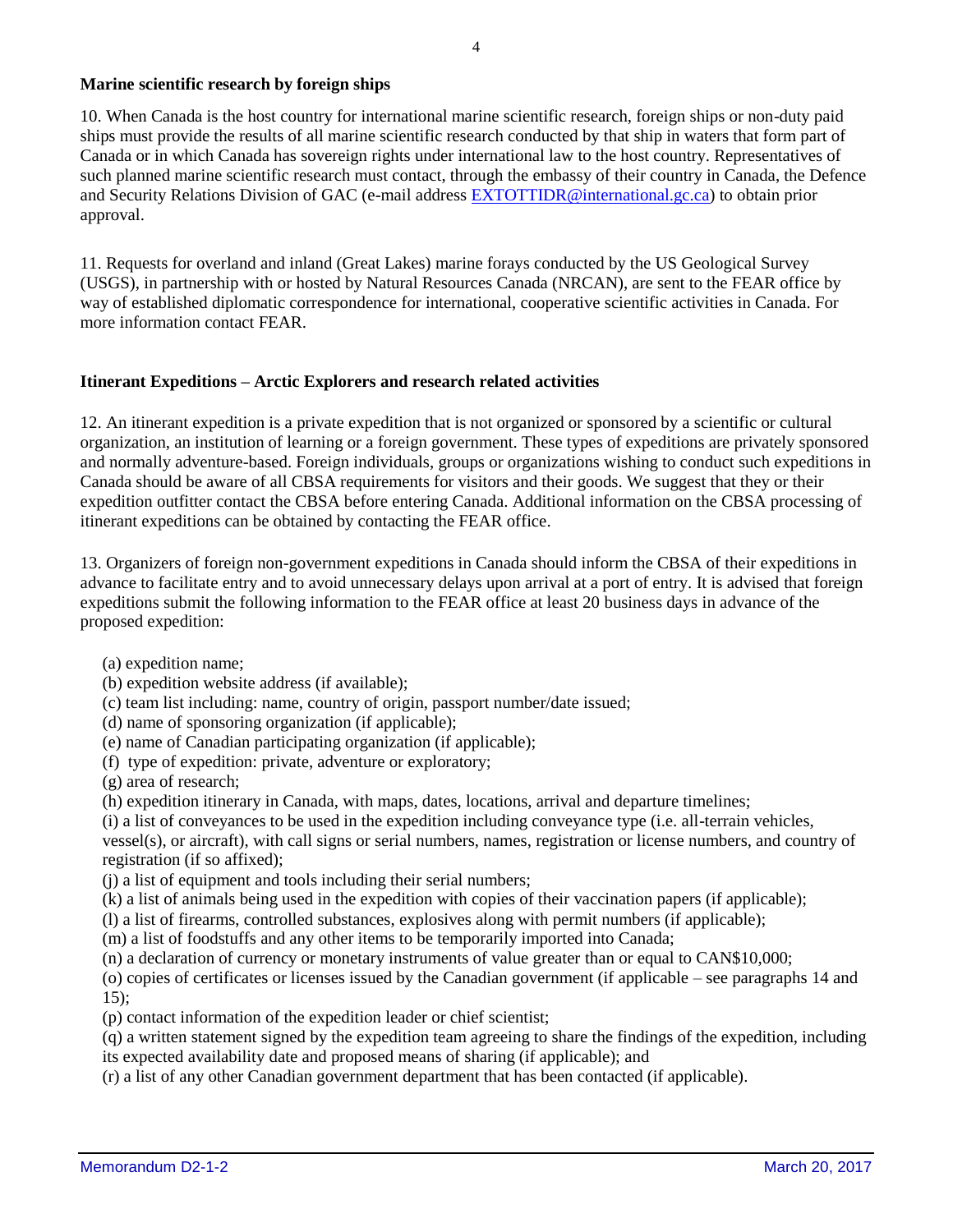14. Expedition organizers are required to obtain licenses and/or certificates from other government departments (OGDs) as required prior to submitting their pre-arrival information to the CBSA. The CBSA works closely with OGDs and assists them in the administration of their legislation. For information regarding all OGD import and export requirements, visit the CBSA website D Memoranda 19, *[Acts and Regulations of Other Government](http://www.cbsa-asfc.gc.ca/publications/dm-md/d19-eng.html)  [Departments](http://www.cbsa-asfc.gc.ca/publications/dm-md/d19-eng.html)*.

15. In the case of foreign vessel activity in Canada, organizers may be required to obtain a coasting trade license. For complete information regarding the policies and procedures governing the temporary importation of vessels into Canada, consult the Memorandum D3-5-7, *[Temporary Importation of Vessels](http://www.cbsa-asfc.gc.ca/publications/dm-md/d3/d3-5-7-eng.html)*.

16. Provided all requirements are met, the FEAR office may issue an acknowledgement letter outlining the reporting and accounting requirements for the expeditions' participants and goods.

17. If there are any changes made to the expedition plan such as; participants, itinerary, equipment or conveyances following the initial submission of expedition information, the expedition organizer shall inform the CBSA immediately.

#### **Military Activities**

#### **Foreign military aircraft**

18. Aircraft operated by the armed forces of foreign nations are required to report to the CBSA at the time of initial landing in Canada. They are subject to all CBSA requirements when used to transport personnel, baggage, equipment, mail, or other cargo. Where only a short stopover is involved and no goods are being carried outward that require export documentation, the inward and outward reports will be made at the same time. Aircraft carrying crew members only, may report verbally; however, the CBSA may choose to examine the aircraft or the crew's baggage, please consult Memorandum D3-2-1, *[Air Pre-arrival and Reporting Requirements](http://www.cbsa-asfc.gc.ca/publications/dm-md/d3/d3-2-1-eng.html)*.

#### **Foreign military marine vessels**

19. Military activities undertaken by foreign governments in Canada, including military surveys, are not considered to be scientific or exploratory expeditions. Military surveys involve data collection for military purposes.

20. Foreign military vessels are not required to file a [Form A6, General Declaration](http://www.cbsa-asfc.gc.ca/publications/forms-formulaires/a6-eng.html) for inward or outward movements. The masters of these vessels are authorized to make courtesy oral reports to the CBSA.

21. Foreign military vessels, including ships of war, military transports, military supply ships, and military support vessels which are owned or controlled by the government of any country are entitled to ships' stores as per the Schedule to the *[Ships' Stores Regulations](http://laws-lois.justice.gc.ca/eng/regulations/sor-96-40/page-2.html)*.

22. Where visiting forces are stationed in Canada, their goods may be imported without payment of duties and taxes under the provisions of tariff item 9827.00.00 of the *[Customs Tariff](http://www.cbsa-asfc.gc.ca/trade-commerce/tariff-tarif/menu-eng.html)*.

23. Countries included in the *[Visiting Forces Act](http://laws-lois.justice.gc.ca/eng/acts/V-2/)* are listed on the [IRCC website.](http://www.cic.gc.ca/english/resources/tools/temp/visa/countries.asp) For more information, refer to [foreign military personnel](http://www.cic.gc.ca/english/resources/tools/temp/work/permit/military/index.asp) arriving under the *[Visiting Forces Act](http://laws-lois.justice.gc.ca/eng/acts/V-2/)* .

24. For the CBSA clearance procedures for foreign military vessels or aircraft, please consult [Memorandum D3-5-](http://www.cbsa-asfc.gc.ca/publications/dm-md/d3/d3-5-1-eng.html) 1, *[Marine Pre-Load/Pre-Arrival and Reporting Requirements](http://www.cbsa-asfc.gc.ca/publications/dm-md/d3/d3-5-1-eng.html)*.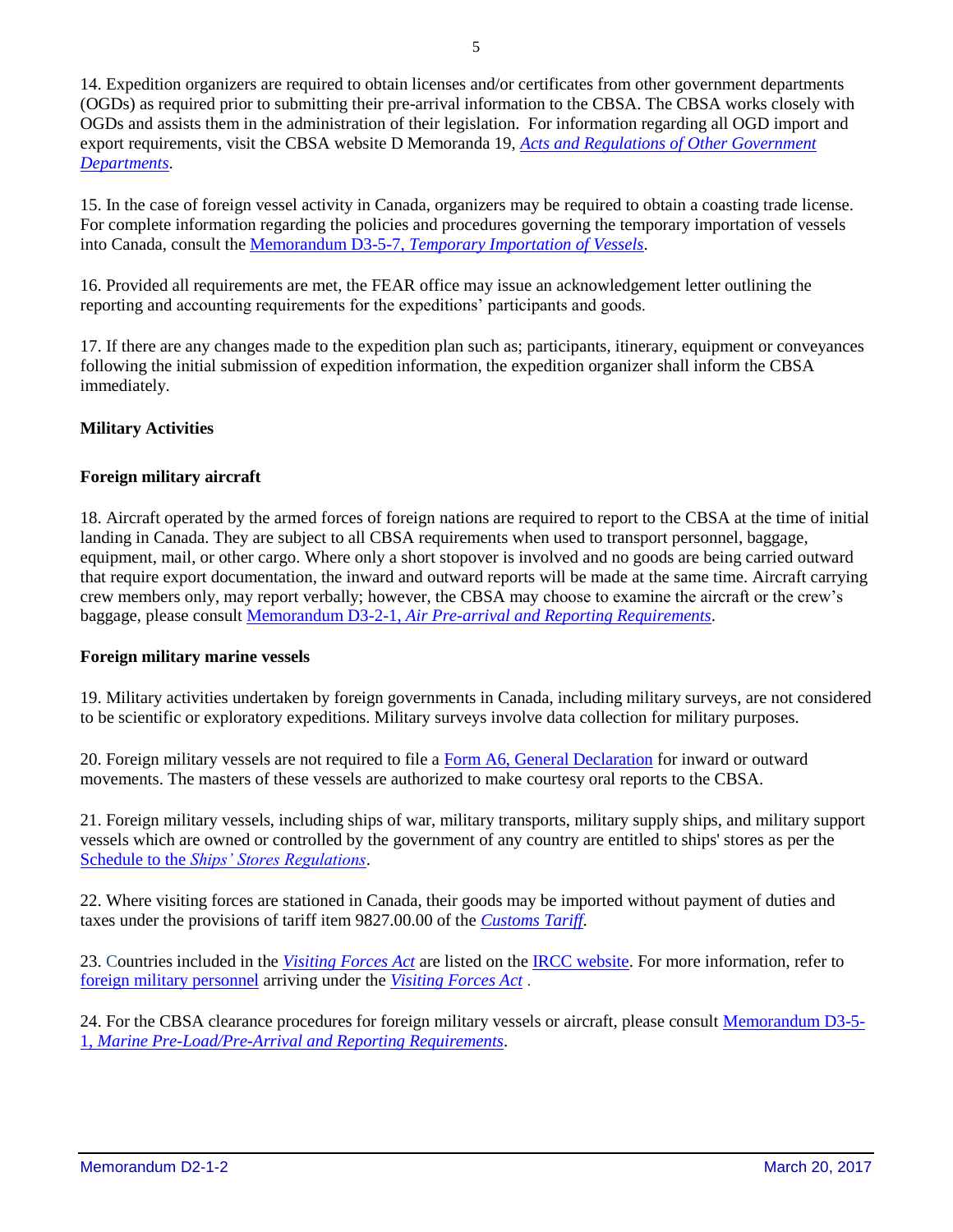#### **Reporting and Accounting Requirements**

#### **General**

24. As per sections 11 and 12 of the *[Customs Act](http://laws-lois.justice.gc.ca/eng/acts/c-52.6/)* and section 18 of th[e IRPA,](http://laws.justice.gc.ca/eng/acts/i-2.5/) every person arriving in Canada shall, except under certain circumstances, present themselves and report their goods at a nearest CBSA office. All foreign expeditions shall report to the CBSA upon arrival in Canada.

25. Foreign scientific, exploratory or research pre-arrival cargo and/or conveyance are exempt from ACI reporting in the marine mode as per Memorandum D3-5-1, *[Marine Pre-load/Pre-arrival and Reporting Requirements](http://www.cbsa-asfc.gc.ca/publications/dm-md/d3/d3-5-1-eng.html)* para 104(f) or the air mode as per Memorandum D3-2-1, *[Air Pre-Arrival and Reporting Requirements](http://www.cbsa-asfc.gc.ca/publications/dm-md/d3/d3-2-1-eng.html)*) paragraph 135. For pre-arrival cargo and/or conveyance exempted from ACI program, a paper A6 – *[General Declaration](http://www.cbsa-asfc.gc.ca/publications/forms-formulaires/a6-eng.html)* must be submitted to the local CBSA office as per Memorandum D3-5-1, *[Marine Pre-load/Pre-arrival and Reporting](http://www.cbsa-asfc.gc.ca/publications/dm-md/d3/d3-5-1-eng.html)  [Requirements](http://www.cbsa-asfc.gc.ca/publications/dm-md/d3/d3-5-1-eng.html)* paragraph 106 or Memorandum D3-2-1, *[Air Pre-Arrival and Reporting Requirements](http://www.cbsa-asfc.gc.ca/publications/dm-md/d3/d3-2-1-eng.html)* paragraph 156.

26. The vessel master must present:

- (a) a Form A6, *[General Declaration](http://www.cbsa-asfc.gc.ca/publications/forms-formulaires/a6-eng.html)*;
- (b) an authorization from GAC (if applicable) and/or the FEAR acknowledgement letter (if applicable);

(c) a detailed list of equipment and tools to be imported that indicates the make, model, serial numbers (where possible) and approximate value of each item;

- (d) certificates and permits issued by OGDs;
- (e) a Form BSF552, *[Crew Effects Declaration](http://www.cbsa-asfc.gc.ca/publications/forms-formulaires/bsf552-eng.html)*;
- (f) a complete crew list;
- (g) a Form E1, *[Ship Stores Declaration;](http://www.cbsa-asfc.gc.ca/publications/forms-formulaires/e1-eng.html) and*
- (h) where applicable, a Form A6A, *[Freight/Cargo Manifest](http://www.cbsa.gc.ca/publications/forms-formulaires/a6-eng.html)*.

27. The CBSA form BSF732, *[National Targeting Centre –](http://www.cbsa.gc.ca/publications/forms-formulaires/bsf732-eng.html) Pre-arrival Notice* may also be submitted to the National Targeting Centre (NTC) to assist in expedited clearance by email at: [CBSA-ASFC-PANS/AA@cbsa](mailto:cbsa-asfc-pans/aa@cbsa-asfc.gc.ca)[asfc.gc.ca.](mailto:cbsa-asfc-pans/aa@cbsa-asfc.gc.ca)

28. To be admissible to Canada, participants of an expedition must meet the requirements of the IRPA, including possessing a valid travel document. Visitors from some countries may require Immigration, Refugees and Citizenship Canada (IRCC) issued visas and/or an electronic travel authority [eTA.](http://www.cic.gc.ca/english/resources/tools/temp/eta/) For information regarding travel documents and Temporary Resident Visa requirements, visit the [IRCC](http://www.cic.gc.ca/english/index.asp) website.

29. Expedition participants coming to Canada at a land border crossing, arriving by air on a commercial flight or at a marine port of entry, shall proceed directly to the CBSA primary inspection line, present themselves and report their goods. Expedition participants shall present a copy of the GAC authorization letter (if applicable), a copy of the FEAR acknowledgement letter (if applicable), detailed list of all goods to be imported that indicates the make, model, serial numbers (where possible), and approximate value of each item. Where required, certificates and permits issued by OGDs for the goods shall be presented along with the list.

30. The participants may be required to complete a *[Temporary Admission Permit](http://cbsa.gc.ca/publications/forms-formulaires/e29b-eng.html)*, Form E29B, on temporarily imported goods and post a security deposit. For more information on how to complete a Form [E29B,](http://cbsa.gc.ca/publications/forms-formulaires/e29b-eng.html) consult [Memorandum D8-1-4, Administrative Procedures Related to](http://www.cbsa-asfc.gc.ca/publications/dm-md/d8/d8-1-4-eng.html) *Form E29B*, *Temporary Admission Permit*. Goods that qualify for temporary importation could also be documented on a carnet. For information regarding the use of carnets, please consult Memorandum D8-1-7, *[Use of A.T.A. Carnets and Canada/Chinese-Taipei Carnets for the](http://www.cbsa-asfc.gc.ca/publications/dm-md/d8/d8-1-7-eng.html)  [Temporary Admission of Goods](http://www.cbsa-asfc.gc.ca/publications/dm-md/d8/d8-1-7-eng.html)*. If the expedition team includes residents of Canada and the goods in their possession where purchased in Canada the individuals would complete a BSF407 Identification of Articles for Temporary Exportation (this form is only available at a port of entry) prior to leaving Canada and present this upon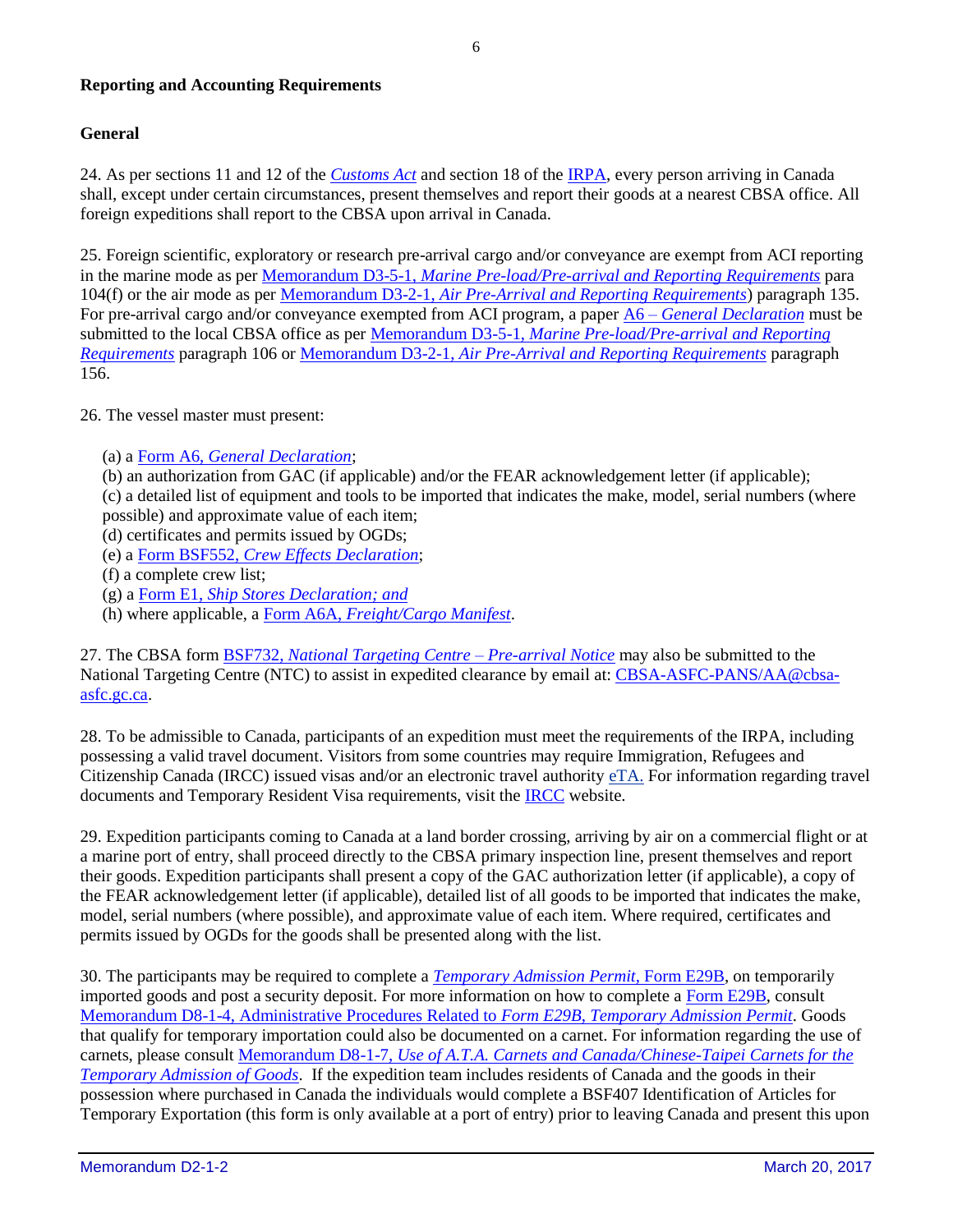their return (Canadian goods returning). If the goods being imported were purchased outside Canada and will be staying in Canada, they will be subject to the individual's personal exemption and may be subject to the Goods and Services Tax/Harmonized Sales Tax (GST/HST). If the imported goods are being used by a Canadian resident who is part of the expedition but the goods will be leaving Canada then the expedition organizer would list them on [Form E29B](http://cbsa.gc.ca/publications/forms-formulaires/e29b-eng.html) and may be required to post a security deposit.

31. In cases where a foreign expedition has unaccompanied goods shipped to Canada prior to or following the expedition team's arrival, the foreign expedition shall inform the FEAR office in advance and follow the appropriate import procedures. Goods arriving in advance of the owner's arrival cannot be released by the CBSA and will be held in storage at a sufferance warehouse for a maximum period of 40 days, after which time they will be treated as unclaimed. Goods to follow should be accounted for when the expedition enters Canada at the first point of arrival. In cases where goods to follow will be shipped directly to a remote location in Canada, arrangements should be made with the CBSA office in advance.

32. If used to temporarily import goods, the [Form](http://cbsa.gc.ca/publications/forms-formulaires/e29b-eng.html) E29B or the carnet will be acquitted when all the goods listed on the [Form E29B](http://cbsa.gc.ca/publications/forms-formulaires/e29b-eng.html) or the carnet, are exported. The Border Services Officer (BSO) acquits the [Form](http://cbsa.gc.ca/publications/forms-formulaires/e29b-eng.html) E29B by completing the appropriate fields or acquits the carnet by completing the appropriate re-exportation certificate.

#### **Foreign Research Vessels**

33. Foreign expeditions coming to Canada by research vessel shall report to the nearest CBSA office designated for the clearance of vessels. This applies even though the expedition will only be conducted in Canadian waters and does not plan any port calls. The CBSA reporting requirements are triggered for a research vessel conducting research in Canada whenever it crosses the international boundary and enters Canadian waters.

34. All persons aboard the vessel, including, but not limited to, scientists, research assistants, technicians, divers, passengers, etc. are considered to be members of the crew and must be included on the crew list. The crew list must include full names, dates of birth and travel document information. It may be computer generated, typed or printed on a form such as the International Maritime Organization crew list form.

35. [Form E1](http://www.cbsa-asfc.gc.ca/publications/forms-formulaires/e1-eng.html) is used to document alcoholic beverages; tobacco products; food, plants, animals and related products; narcotics and prescription drugs; firearms and weapons (including explosives, fireworks and ammunition); pornography and currency and monetary instruments that are on board the vessel. Information regarding ship stores can be found in [Memorandum D4-2-1,](http://www.cbsa-asfc.gc.ca/publications/dm-md/d4/d4-2-1-eng.html) *Ships' Stores*.

36. All copies of the [Form](http://www.cbsa-asfc.gc.ca/publications/forms-formulaires/a6-eng.html) A6 will be date-stamped and signed by the BSO and by the vessel master. A copy of the [Form](http://www.cbsa-asfc.gc.ca/publications/forms-formulaires/a6-eng.html) A6 must be kept by the vessel master as proof of report.

37. Information on accounting and documenting temporarily imported goods can be found in paragraph 30 of this memorandum. The vessel master shall prepare the vessel and the goods for examination if requested by a BSO.

38. The vessel master must also file a [Form](http://www.cbsa-asfc.gc.ca/publications/forms-formulaires/a6-eng.html) A6 "outward report" to the CBSA at the completion of the expedition in Canada. The outward report must be presented at the nearest CBSA office. The [Form](http://cbsa.gc.ca/publications/forms-formulaires/e29b-eng.html) E29B or the carnet, if used, will be acquitted at this time.

#### **Foreign Research Aircraft**

39. A research aircraft carrying the foreign expedition team and goods must first land at a CBSA designated Airport of Entry (AOE) during its business hours and must contact the local CBSA office at the airport in advance in order to fulfill all CBSA reporting requirements. For more information refer to [Memorandum D3-2-1](http://www.cbsa-asfc.gc.ca/publications/dm-md/d3/d3-2-1-eng.html)*, Air Pre[arrival and Reporting Requirements](http://www.cbsa-asfc.gc.ca/publications/dm-md/d3/d3-2-1-eng.html)*.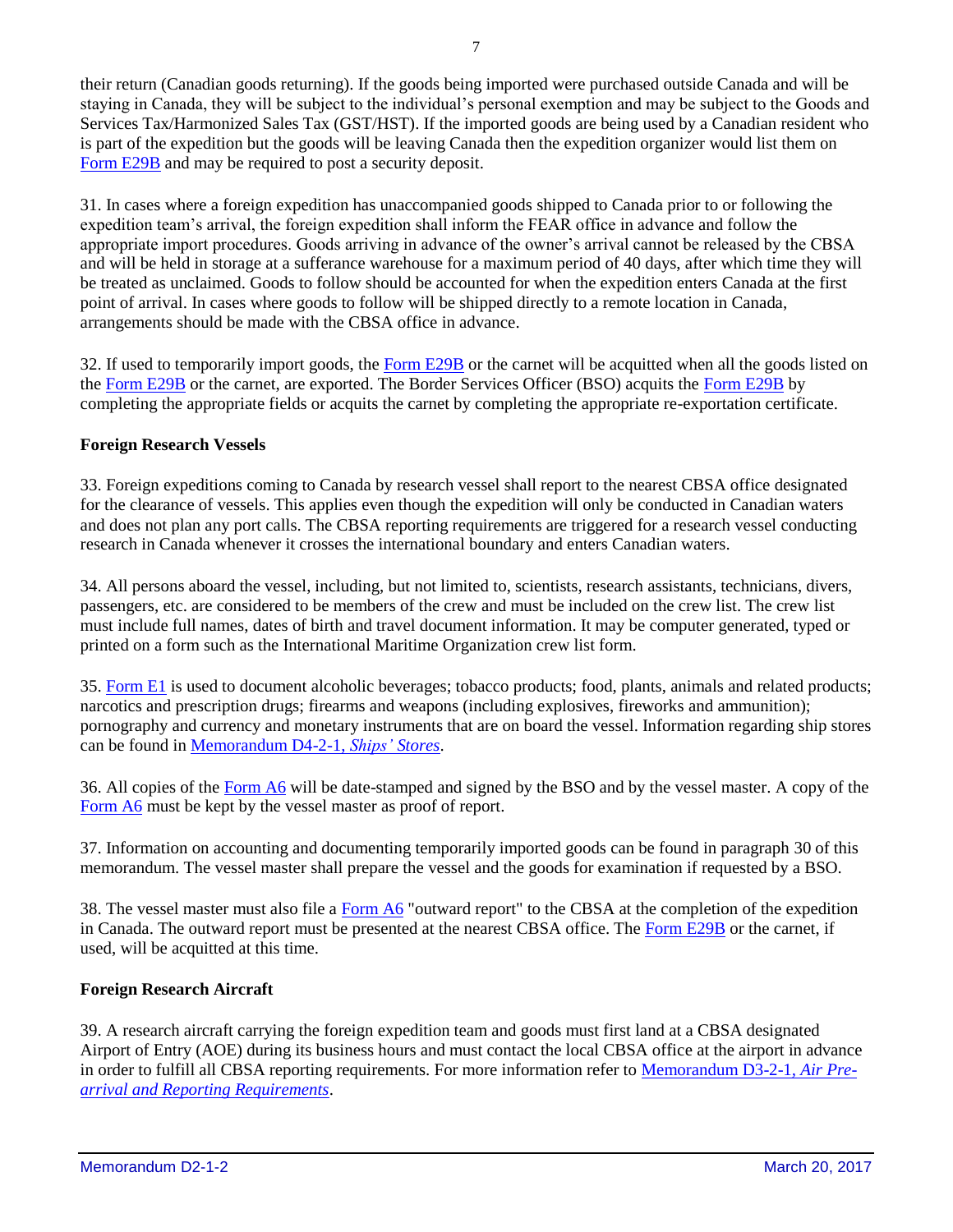40. Expedition participants shall present the authorization from GAC (if applicable) and/or a CBSA acknowledgement letter (if applicable), and a detailed list of all goods to be imported that indicates the make, model, serial numbers (where possible), and approximate value of each item. Where required, certificates and permits issued by OGDs for the goods shall be presented along with the list.

41. The pilot shall prepare the aircraft and the goods for examination if requested by the BSO. The pilot is also required to report to the CBSA at the termination of the expedition in Canada. The [Form](http://cbsa.gc.ca/publications/forms-formulaires/e29b-eng.html) E29B or the carnet, if used, will be acquitted at this time.

#### **Corporate Aircraft**

42. In cases where a foreign expedition is coming to Canada on corporate aircraft carrying no more than **15** people (including the crew) and there is no scientific equipment, tools or other commercial goods on board, the pilot may report to the CBSA by calling the Telephone Reporting Centre (TRC) at **1-888-226-7277** at least two hours, but no more than 48 hours, before flying into Canada. A facsimile, to set up the flight, is also acceptable within these time frames, but it does not relieve the pilot the requirements to call the TRC. The pilot shall report the following information for all persons on board, including the crew:

- (a) full name, date of birth, citizenship and residency;
- (b) length of absence from Canada (residents);
- (c) purpose of the trip and length of stay in Canada (visitors);
- (d) declaration of all goods on board;
- (e) declaration of any firearms or weapons;
- (f) declaration of currency or monetary instruments of value greater than or equal to CAN\$10,000;
- (g) declarations of all goods on board aircraft including any Canadian Food Inspection Agency requirements.
- 43. The pilot shall also:
	- (a) provide the aircraft registration number;
	- (b) provide the destination and landing point (must be a designated AOE) in Canada;
	- (c) if the destination is a Fixed Base Operation (FBO), identify the name of the FBO;
	- (d) provide the estimated time of arrival (ETA);

(e) advise the CBSA of any updates to the original ETA, destination, passenger information or declaration; (f) call the TRC upon landing to report the arrival and to complete the presentation requirement under Section 11(1) of the *[Customs Act](http://laws-lois.justice.gc.ca/eng/acts/c-52.6/)*.

44. For further information please refer to [Telephone Reporting for CANPASS Private and Corporate Aircraft](http://www.cbsa-asfc.gc.ca/prog/canpass/airprogram-eng.html)  [Programs.](http://www.cbsa-asfc.gc.ca/prog/canpass/airprogram-eng.html)

#### **Expeditions in the Canadian North (above the 60th parallel)**

45. Prior authorization from the CBSA is always required for expeditions being undertaken in remote locations of the Canadian North (for example Ellesmere Island, Nunavut). Expedition organizers may contact the FEAR office for assistance. Required documentation can be presented and any applicable security deposits, or duty and taxes can be collected through the CBSA office responsible for that location prior to the expedition's initial entry. The verification of such passages may be conducted by local Royal Canadian Mounted Police officers or by officers of another Canadian government department on behalf of the CBSA. In all cases, expedition members will ensure reporting requirements to the CBSA are met in full.

46. All visitors are required to present authorizations obtained from any other government department and/or the FEAR acknowledgement letter to the designated officer, if applicable.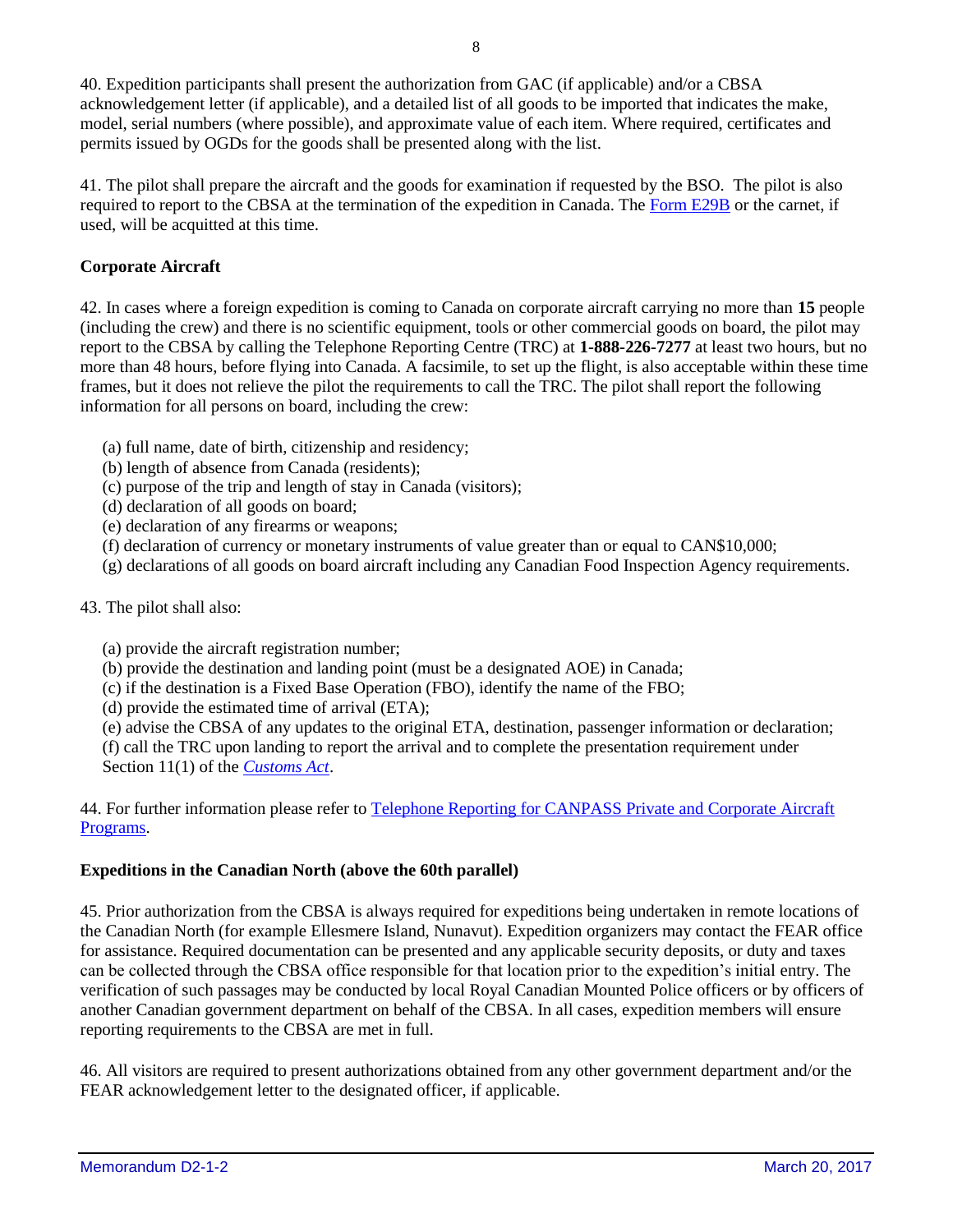47. Vessels entering Northern Canada Vessel Traffic Services Zone are subject to the Vessel Traffic Reporting [Arctic Canada Traffic Zone \(NORDREG\)](http://www.ccg-gcc.gc.ca/eng/MCTS/Vtr_Arctic_Canada) Canada reporting requirements. For further information, please visit the [Canadian Coast Guard](http://www.ccg-gcc.gc.ca/eng/CCG/Home) website.

#### **Duties and Taxes**

48. All goods imported into Canada are subject to duties and taxes, including the GST/HST, unless there is a provision in legislation or regulation that waives the requirement to pay. There are a number of provisions which may provide duty and/or GST/HST relief for goods imported in conjunction with a foreign scientific or exploratory expedition in Canada.

49. Conveyances used by foreign expeditions may be eligible for duty and tax free entry under tariff item No. 9801.10.00 as long as they are exported from Canada within 30 days of the date of importation. Other temporarily imported goods may be eligible for duty-free entry under tariff item 9993.00.00. For information concerning the admissibility of goods under tariff item 9993.00.00 and the applicable documentation requirements, consult Memorandum D8-1-1, *Amendments to Temporary Importation [\(Tariff Item No. 9993.00.00\) Regulations](http://www.cbsa-asfc.gc.ca/publications/dm-md/d8/d8-1-1-eng.html)*.

50. Food, plants, animals and related products, except alcoholic beverages and tobacco products may qualify for duty-free entry under tariff item 9906.00.00. To be classified under tariff item 9906.00.00, these goods must be imported by a foreign expedition for its exclusive use while conducting field studies in Canada; all of the participants in the expedition must be non-residents of Canada; and the organizers or sponsors of the expedition must have undertaken to make available to the Government of Canada all information obtained in Canada as a result of the expedition's field studies.

51. Food, plants, animals and related products other than alcoholic beverages and tobacco products, imported on or after January 1, 1991, by a scientific or exploratory expedition for its exclusive use while conducting field studies in Canada are also non-taxable for the purposes of the GST/HST.

52. Under the *[Scientific or Exploratory Expeditions Remission Order](http://laws-lois.justice.gc.ca/eng/regulations/SOR-95-82/page-1.html)*, imported scientific equipment, spare parts of scientific equipment, and tools for use in scientific or exploratory expeditions, are relieved of the GST/HST if they meet the following conditions:

(a) all goods imported by a foreign expedition are for its exclusive use while conducting field studies in Canada; (b) all participants in the expedition must be non-residents of Canada;

(c) upon importation, the goods must be described and documented when required;

(d) the organizers or sponsors of the expedition must have undertaken to make available to the Government of Canada all information obtained in Canada as a result of the expedition's field studies; and

(e) all goods are destroyed in Canada under the supervision of a BSO at the expense of the importer or exported from Canada within two years after the date on which the goods were accounted for under the *[Customs Act](http://laws-lois.justice.gc.ca/eng/acts/c-52.6/)*.

53. The Minister may extend the two-year period by one or more periods, not exceeding two years each, where the importer has presented evidence indicating that the extension is necessary to allow the scientific or exploratory expedition to complete its field studies in Canada. In this case the requirement to destroy or export the equipment is extended to two years after the date of the last extension.

54. A complete version of the [Remission Order](http://laws-lois.justice.gc.ca/eng/regulations/SOR-95-82/FullText.html) is available on [Justice Laws Website.](http://www.laws.justice.gc.ca/eng/)

55. Imported goods that are the property of, and are to remain the property of, a foreign country designated by the Governor in Council may qualify for duty-free entry under tariff item 9810.00.00. Goods of tariff item 9810.00.00 are also non-taxable for the purposes of the GST/HST. For a list of designated countries, please consult Memorandum D21-3-1, *[Goods Imported by Designated Foreign Countries, Military Service Agencies and](http://www.cbsa-asfc.gc.ca/publications/dm-md/d21/d21-3-1-eng.html)  [Institutions –Tariff Item No.](http://www.cbsa-asfc.gc.ca/publications/dm-md/d21/d21-3-1-eng.html) 9810.00.00*.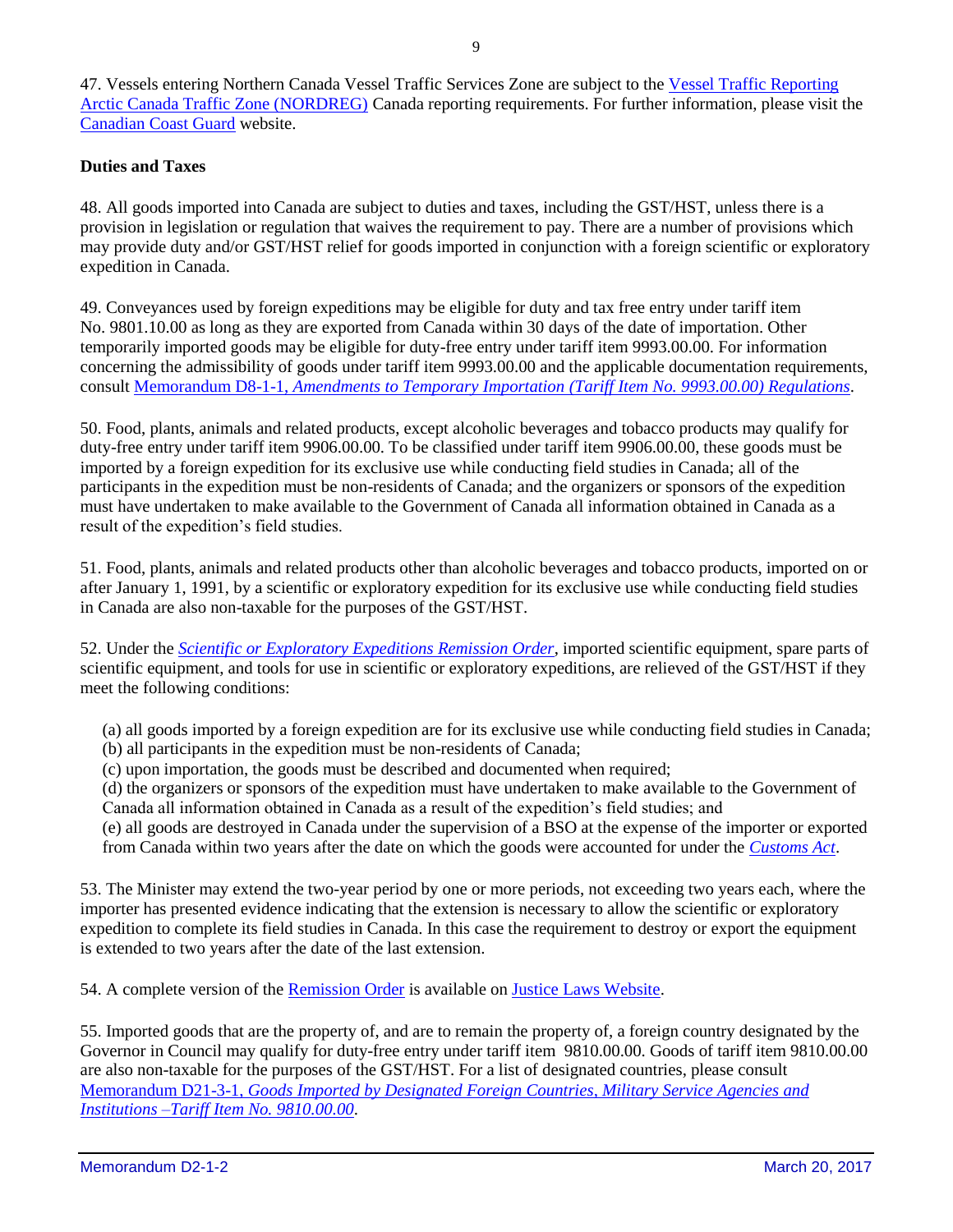56. Expedition participants who are not residents of Canada are entitled to import their personal vehicles and baggage duty free and relieved of the GST/HST under tariff item 9803.00.00. Further information on this provision is contained in Memorandum D2-1-1, *[Temporary Importation of Baggage and Conveyances by Non-Residents](http://www.cbsa-asfc.gc.ca/publications/dm-md/d2/d2-1-1-eng.html)*. Visitors can import limited amounts of alcoholic beverages and tobacco products duty and tax free as long as these items are in the possession of the visitor when he/she arrives in Canada. For information concerning the admission of alcohol and tobacco products as well as visitors' personal exemptions, consult *[Visitors to Canada](http://www.cbsa-asfc.gc.ca/travel-voyage/ivc-rnc-eng.html)*.

#### **Additional Information**

57. Certain goods, when imported to Canada, are controlled, restricted or prohibited, such as firearms and weapons (including explosives, fireworks and ammunition); food, plants, animals and related products; obscene material, hate propaganda and child pornography; used or second-hand mattresses, prescription drugs and cultural products.

58. Use of some radio communication or telecommunication equipment is also controlled in Canada. Foreign expeditions should contact the nearest [Innovation, Science and Economic Development Canada](http://www.ic.gc.ca/eic/site/icgc.nsf/eng/home) regional office to obtain information on whether or not they are authorized to operate such equipment in Canada. For more information, contact Industry Canada by e-mail at spectrum pubs@ic.gc.ca or visit their [website.](http://www.ic.gc.ca/eic/site/smt-gst.nsf/eng/home?OpenDocument)

59. The CBSA assists Environment Canada with the administration of the *Convention on International Trade in Endangered Species of Wild Fauna and Flora* (CITES). Import or export permits may be required for certain wildlife. For more information, consult Memorandum D19-7-1, *[Convention on International Trade in Endangered](http://www.cbsa-asfc.gc.ca/publications/dm-md/d19/d19-7-1-eng.html)  [Species of Wild Fauna and Flora \(CITES\)](http://www.cbsa-asfc.gc.ca/publications/dm-md/d19/d19-7-1-eng.html)*, or visit th[e CITES website.](https://www.cites.org/eng)

#### **CBSA Contact Information**

60. For more information, within Canada call the Border Information Service at **1-800-461-9999**. From outside Canada call 204-983-3500 or 506-636-5064 (long distance charges will apply). Agents are available Monday to Friday (08:00 - 16:00 local time/except holidays). TTY is also available within Canada at 1-866-335-3237.

61. FEAR contact information:

Foreign Expeditions and Arctic Research Operations Branch Canada Border Services Agency 191 Laurier Avenue West Ottawa ON K1A 0L8 Canada

E-mail[: FEAR-EERA@cbsa-asfc.gc.ca](mailto:FEAR-EERA@cbsa-asfc.gc.ca)

| <b>References</b>             |                                                                                                                                                                                |
|-------------------------------|--------------------------------------------------------------------------------------------------------------------------------------------------------------------------------|
| <b>Issuing Office</b>         | Foreign Expeditions and Arctic Research, International Events<br>and Horizontal Partnerships, Traveller Operations, Border<br><b>Operations Directorate, Operations Branch</b> |
| <b>Headquarters File</b>      | N/A                                                                                                                                                                            |
| <b>Legislative References</b> | United Nations Convention on the Law of the Sea (UNCLOS)<br><b>Customs Act</b>                                                                                                 |